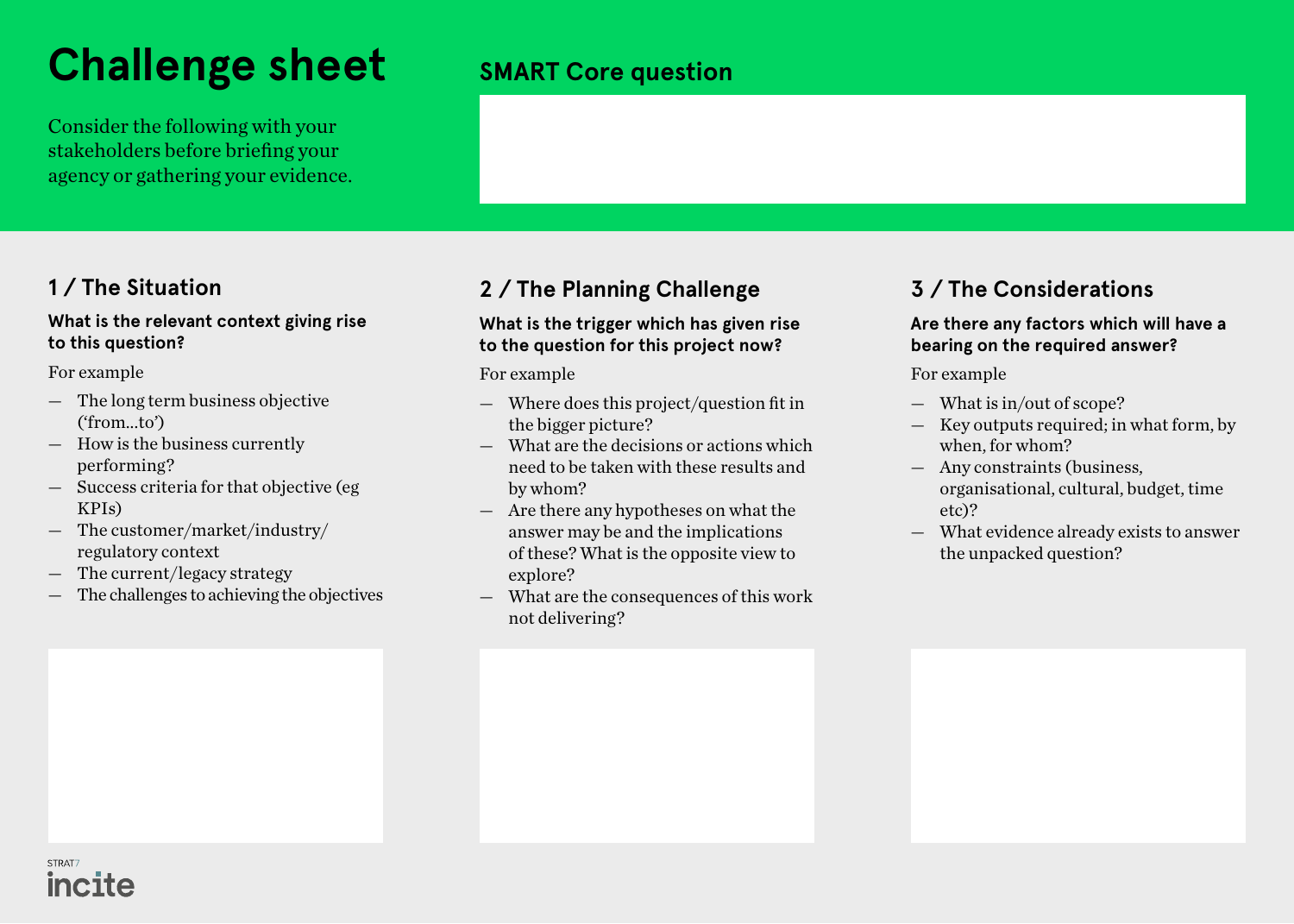# **SMART questions**

| Specific        | Measurable |
|-----------------|------------|
|                 |            |
| Action-oriented |            |
| <b>Relevant</b> | Time-bound |
|                 |            |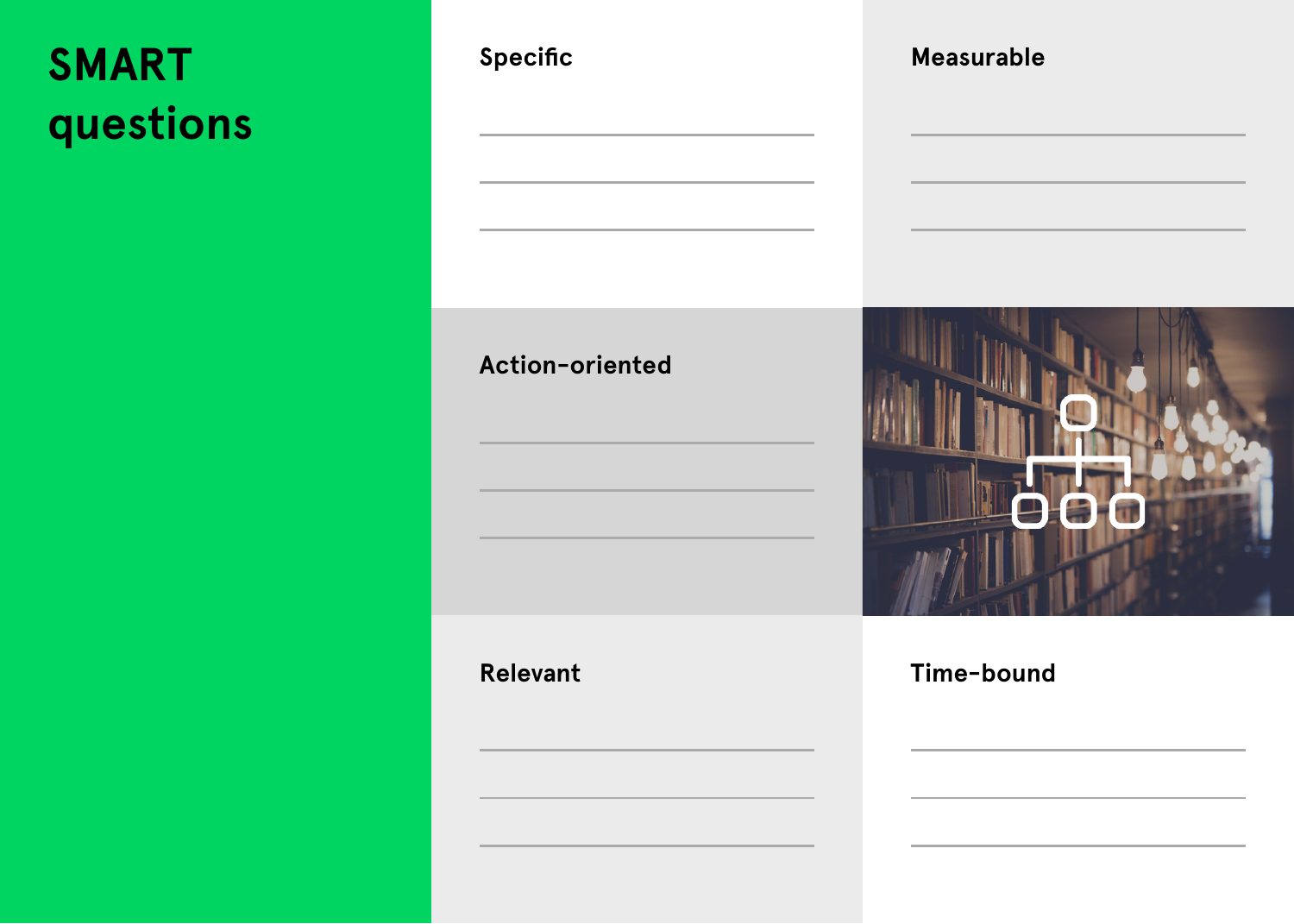# **Issue Tree**

Use to identify and structure the work for a project. Break the Core Question down, systematically until there are questions which are small enough to be analysed.



Consistent

Mutually Exclusive, Collectively Exhaustive (MECE)

Or: 'No gaps, no overlaps'

### STRAT. incite